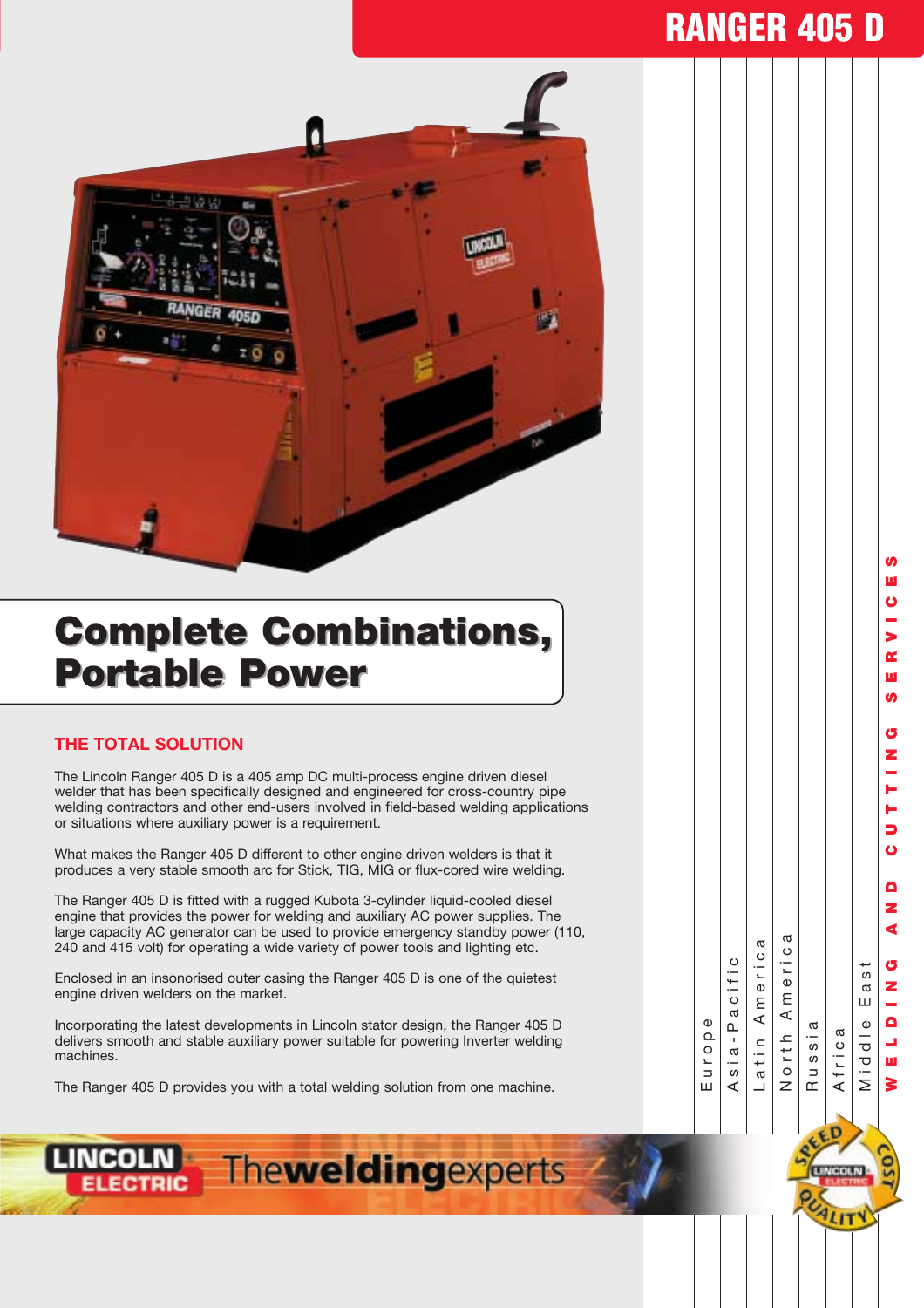



## **The Most Versatile Welder Generator in the World**

The Ranger 405 D has been designed with a CC/CV output thereby providing the versatility of a multi-process welding machine. The Ranger 405 D is ideal for stick electrode welding but can also be used for TIG and MIG welding with the appropriate add-on modules.

When operating in the stick mode, the Ranger 405 D provides continuous and infinitely variable output for use with a wide variety of electrodes. The machine is fitted as standard with an infinitely variable arc force control which, combined with the dual inductance range. allows flexibility depending on the type of electrode and application.

The Ranger 405 D has been fitted with auxiliary outputs for 415v, 240v and 110v allowing the machine to be used for both welding and the operation of power tools etc.



# **RANGER 405 D**

# **ADVANTAGES**

- ✓**Superior DC multi-process welding for Stick, TIG, MIG welding for Innershield (self-shielded) and Outershield (gas-shielded) welding applications.**
- ✓**30 to 405-amp DC welding output, 370 amps @ 60% duty cycle.**
- ✓**Full range output for general-purpose stick and CV wire applications from one infinitely variable control.**
- ✓**Digital volt / amp meter which also displays reduced OCV in CC mode.**
- ✓**The industry's first engine driven welder which is factory fitted with a Voltage Reduction Device (VRD) as standard. The VRD operates in the CC mode reducing the OCV to less than 8 volts thus increasing operator safety when welding in environmental areas with increased hazard of electrical danger.**
- ✓**Indicator warning lights for low oil pressure, high coolant temperature, electrical over-temperature for welding operation, general electrical failure and battery not charging.**
- ✓**Housed in an insonorised case for low noise level 66 and 70dBA @ 7m.**
- ✓**Field proven Kubota 3-cylinder, liquid-cooled diesel engine, glow plugs for quick starting, delivering 18.6kW @ 3000rpm.**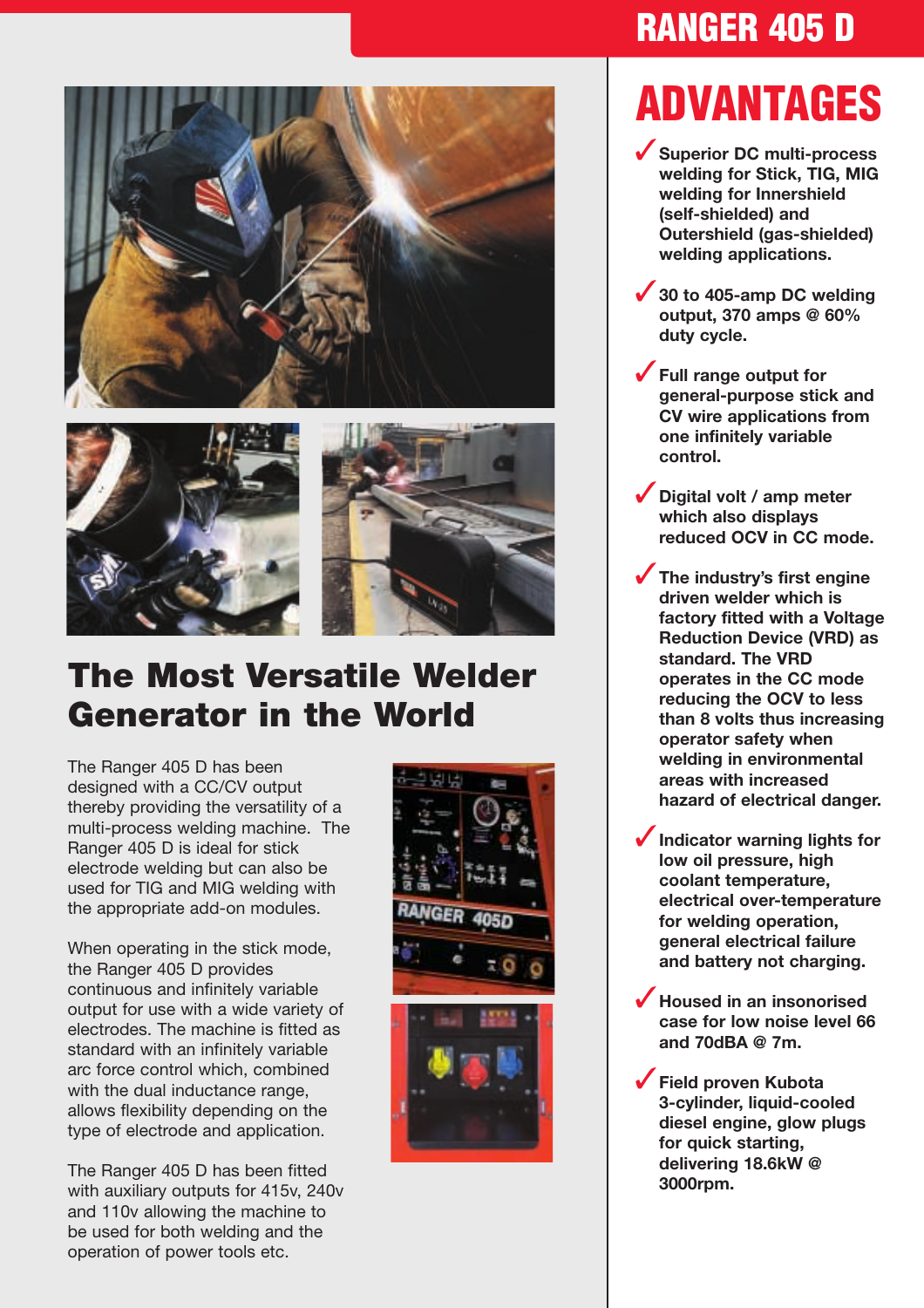With portability in mind, the Ranger 405 D has been housed in a smaller more robust outer casing making it ideally suited for transportation by **ADVANTAGES** fork lift truck, crane or mounted on a undercarriage.

Fitted as standard this machine has both digital volt and amp meter essential for welding and an hour meter ensuring that the machine maintenance schedule can be easily tracked.

The Ranger 405 D has been designed to provide flexibility and portability for our customers. The unit has a single-sided service panel which allows easy access to all serviceable areas of the engine - this. combined with remote coolant and oil drain facilities, makes it the most user-friendly engine driven welder in the world.



# **The Full Story**

### **MIG Welding**

To convert the Ranger 405 D into a MIG welder just plug in the Lincoln LN25 wire feeder. This unique feeder has been designed to work directly from the welding output of the Ranger 405 D and no further control cables or leads are required.

The LN25 is capable of welding with either gas-less flux cored wire (Innershield) or solid / flux cored (Outershield) wires.

### **TIG Welding**

TIG welding can be undertaken with the Ranger 405 D by either using the TIG Module (K930-2) or in conjunction with one of the generator friendly Lincoln Inverter TIG machines.



14 Pin Amphenol Plug Local Remote **Switch** 

Positive **Output** 

Output **Control** 

CC/CV Switch

Digital Volt/Amp Meter

Volt/Amp Selection

> Output Terminal Switch

Low Inductance Negative Output Remote Polarity Switch

Arc Force **Control** 

High Inductance Negative Output (for stick welding) **RANGER 405 D**

- ✓**Fuel Gauge and Hourmeter:- standard equipment.**
- ✓**45 litre fuel capacity for up to 12 hours operation.**
- ✓**Automatic engine idler for greater fuel economy.**
- ✓**Engine protection system automatic shutdown for low oil pressure or high coolant temperature.**
- ✓**Remote output (14 pin MS) plug for easy connection of wire feeders and Lincoln remote control.**
- Smoother and more stable **AC auxillary power suitable for use even with Inverter power sources.**
- ✓**Packed with power delivering from 415v, 240v and 110v auxillary outputs.**
- ✓**Housed in a fully enclosed, weather resistant casing.**
- ✓**Lockable Control and Engine Panel for on-site protection.**
- ✓**Designed and manufactured the Lincoln way, robust and reliable, with easy maintenance, excellent fuel economy and low noise.**

✓**2-year worldwide Lincoln warranty (engine is warranted separately by the manufacturer).**